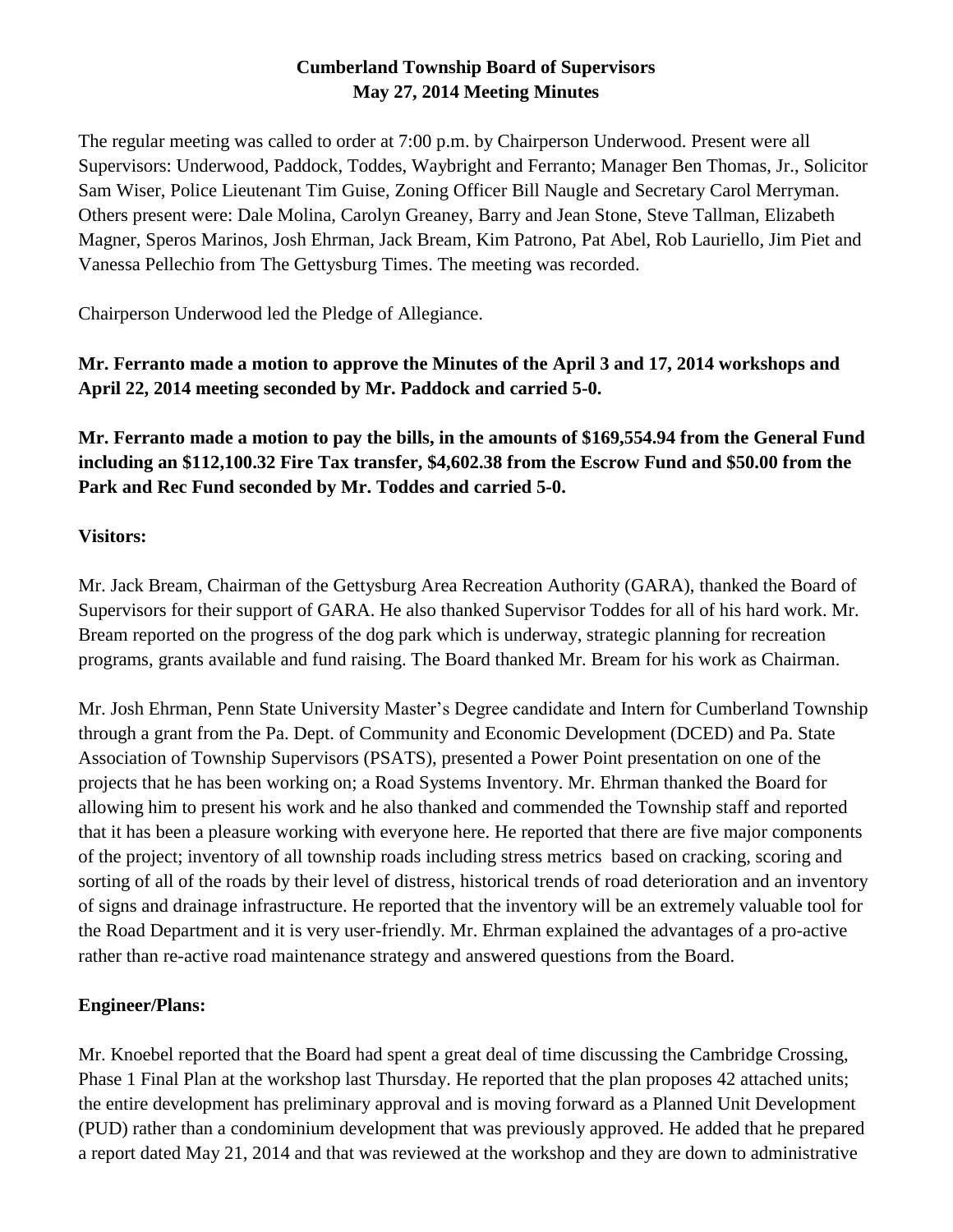items only and have even narrowed down some of those items. He stated that the roads will not be dedicated to the Township and the developer will be attending the Cumberland Township Authority meeting regarding the dedication of the sewer lines. Mr. Lauriello stated that a question was asked at the workshop if the \$42,000.00 Park and Recreation fees had to be paid at the time of final approval or could they be paid prior to the issuance of a building permit for each building, \$6,000.00 at a time. Solicitor Wiser stated that the Board may grant a waiver to the total up-front payment of the Rec fees and permit them to be paid per building as requested. Solicitor Wiser also asked if the Board granted the waiver, would the applicant be willing to waive the three-year spending requirement? Mr. Abel indicated that they would. **Mr. Ferranto made a motion to grant a waiver to the provision of the Subdivision and Land Development Ordinance that requires payment of the Park and Recreation fee prior to the recording of the Land Development Plan, but requiring the fees to be paid prior to the application for a building permit seconded by Mr. Toddes and carried 5-0. Mr. Waybright made a motion to approve the Final Phase I Land Development Plan for Cambridge Crossings for the 42 residential units subject to meeting the comments contained in the KPI May 21, 2014 report and including the execution of the Developer's Agreement and the Stormwater Management Operations and Maintenance Agreement in a form satisfactory to the Solicitor, Manager and Engineer seconded by Mr. Toddes and carried 5-0.**

Solicitor Wiser reported that the Keller Land Development was given Conditional Use approval that consisted of conditions that needed to be met and there was approval of a Land Development Plan that needed to be followed. He added that there was an enforcement action that did take place to enforce the condition of the roadway apron and connection to Mummasburg Road. He stated that the driveway apron does appear to be complete and the enforcement matter has been closed out for that issue. He also reported that the normal process for the land development is being followed with the Township's engineer doing a post-construction inspection of the public improvements and bonding is being held for those improvements. He added that KPI has done that inspection and they will be generating a report and submitting it to the Township. He reported that the Township will review the report from KPI along with any other reports received and determine if any additional action is needed. He added that the Township would notify the landowner of any deficiency items that may or may not be discovered and they will be given a reasonable time to address those items and if not, the Township is still holding bonding and will determine what the appropriate actions are at that time. He also stated that he will keep the Board updated.

#### **Public Comment:**

Mrs. Jean Stone, 1745 Mummasburg Road, asked Solicitor Wiser to elaborate on what is still outstanding on the Keller project. Solicitor Wiser stated that he cannot do that until the report is received from KPI and appropriate action will be taken at that time, if necessary. Mrs. Stone stated that she feels that the PennDOT specifications have not been met with the construction of the driveway apron and there is a big pond at the end of the storm drain. She added that Mr. Keller ruined their entire weekend with his fire that was allowed to smolder until he finally put it out on Monday afternoon after they called Adams County Control.

Mr. Barry Stone, 1745 Mummasburg Road, asked if they would need a Right-to-Know request to obtain a copy of the KPI report on the Keller project and Solicitor Wiser advised that receipt of the report would be acknowledged, but they would have to file a request to obtain a copy of it.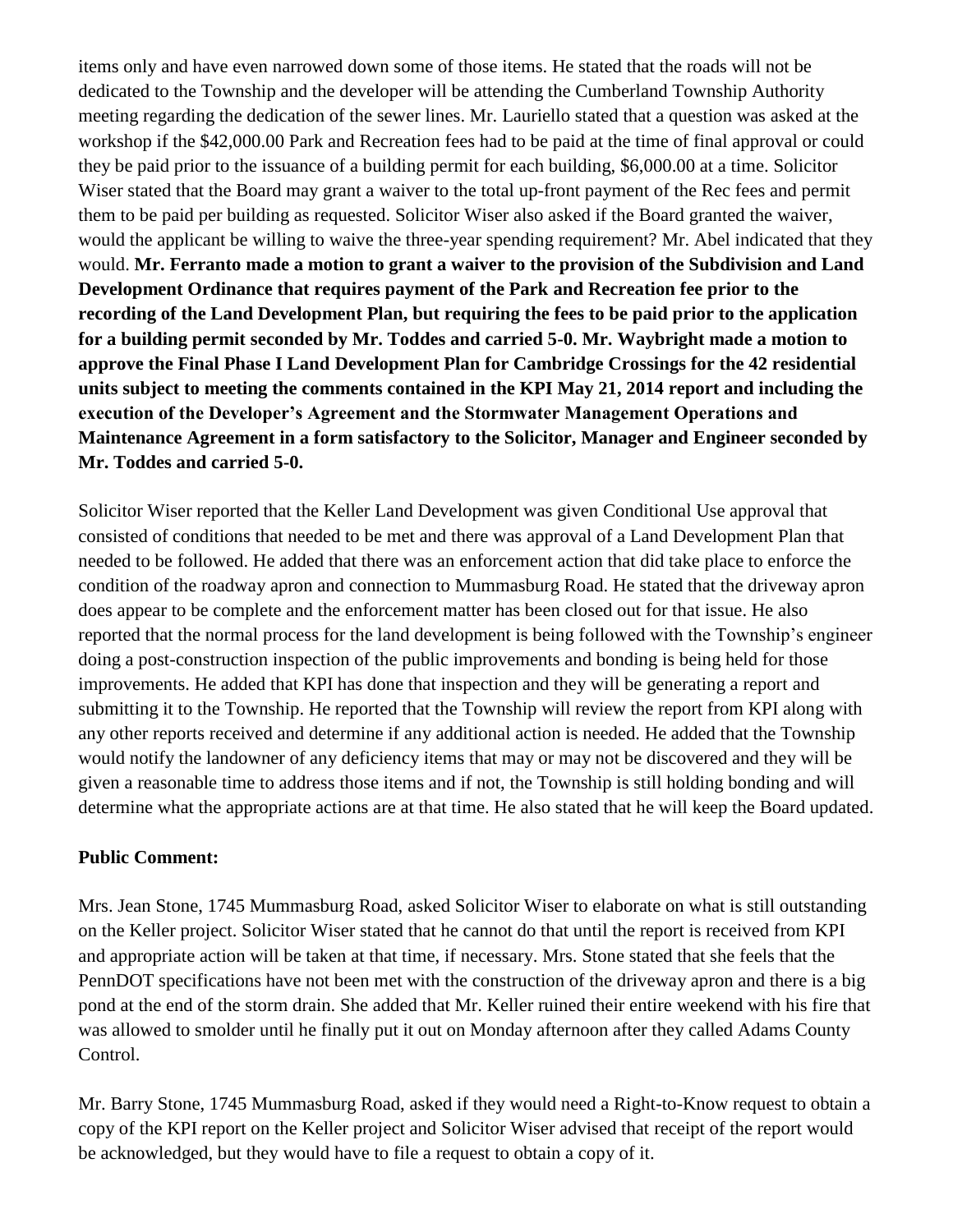Mr. Speros Marinos, 912 Baltimore Pike, thanked the Board for not unifying the Township Police Department with any other agency. He also stated that the Cumberland Township Historical Society (CTHS) approved the expense for an additional 11 Cumberland Township signs to be placed along the Township roads to finish up the project. He also reported that the CTHS will support the Open House commemorating the  $265<sup>th</sup>$  anniversary of Cumberland Township. He added that Cumberland Township is a colonial township and is older than the United States of America and 2015 marks the  $250<sup>th</sup>$  anniversary of the surveying of the Mason-Dixon Line. He also asked the Board to finish the Joint Comprehensive Plan and then get some good zoning on Baltimore Pike.

Mrs. Elizabeth Magner, 470 Belmont Road, reported that no one was watching the fire on the Keller property over the weekend and reported that the drainage from the Keller property comes west towards her property. Mrs. Magner also asked if sediment ponds attract mosquitos. Mr. Paddock explained that the ponds are actually stormwater ponds and they could be designed to be wet or dry, but his guess would be that these are designed to be dry and there are standards for the timeline for them to be dry. Mr. Knoebel explained the difference between a sediment pond (what they currently are) and a stormwater pond (what they will be after the project is stabilized).

Mrs. Jean Stone, 1745 Mummasburg Road, reported that one of the trees on the Keller property died and was removed and they want to make sure that any dead trees are replaced.

#### **Active Business:**

Mr. Thomas reported that the Board is affirming a hearing date for an application received from Kenneth Stake for the possible placement of his property, located at 1590 Mummasburg Road, into the Township's Agricultural Security Area. The hearing has been scheduled for Tuesday, July 22, 2014 at 6:30 p.m. here at the Township Building.

Mr. Thomas also reported that the Township received a letter from Woodhaven Building and Development, Inc. on June 26, 2013 requesting the elimination of major intersection lighting in Phase I of Cumberland Village and to allow the community to continue build-out with the individual on-lot residential lighting as provided in section 1A. Mr. Thomas added that he did contact the Homeowner's Association for Phase 1A and they have written back indicating their endorsement of Woodhaven's request. Solicitor Wiser added that if the request is approved Woodhaven would have to amend their land development plan for Phase 1A (Sheet 15) that makes note to the fact that there will be major intersection lighting. He added that this can be addressed by an as-built that supplements Sheet 15 with the proper notation and this will require official action of the Board to approve the modification to the plan. **Mr. Toddes made a motion to approve the modification to Cumberland Village Final Subdivision, Phase 1A, 1B and 1C Plans to allow for the removal of the overhead intersection lighting and require the submission of an as-built plan reflecting such modification and reflecting that the developer must pay for the recording of the revised plan sheets seconded by Mr. Waybright and carried 5-0.**

Mr. Thomas recommended that the Township commemorate the  $265<sup>th</sup>$  Anniversary of Cumberland Township by holding an Open House on Monday, October 13, 2014 from 3:00 p.m. to 6:00 p.m. **Mr.**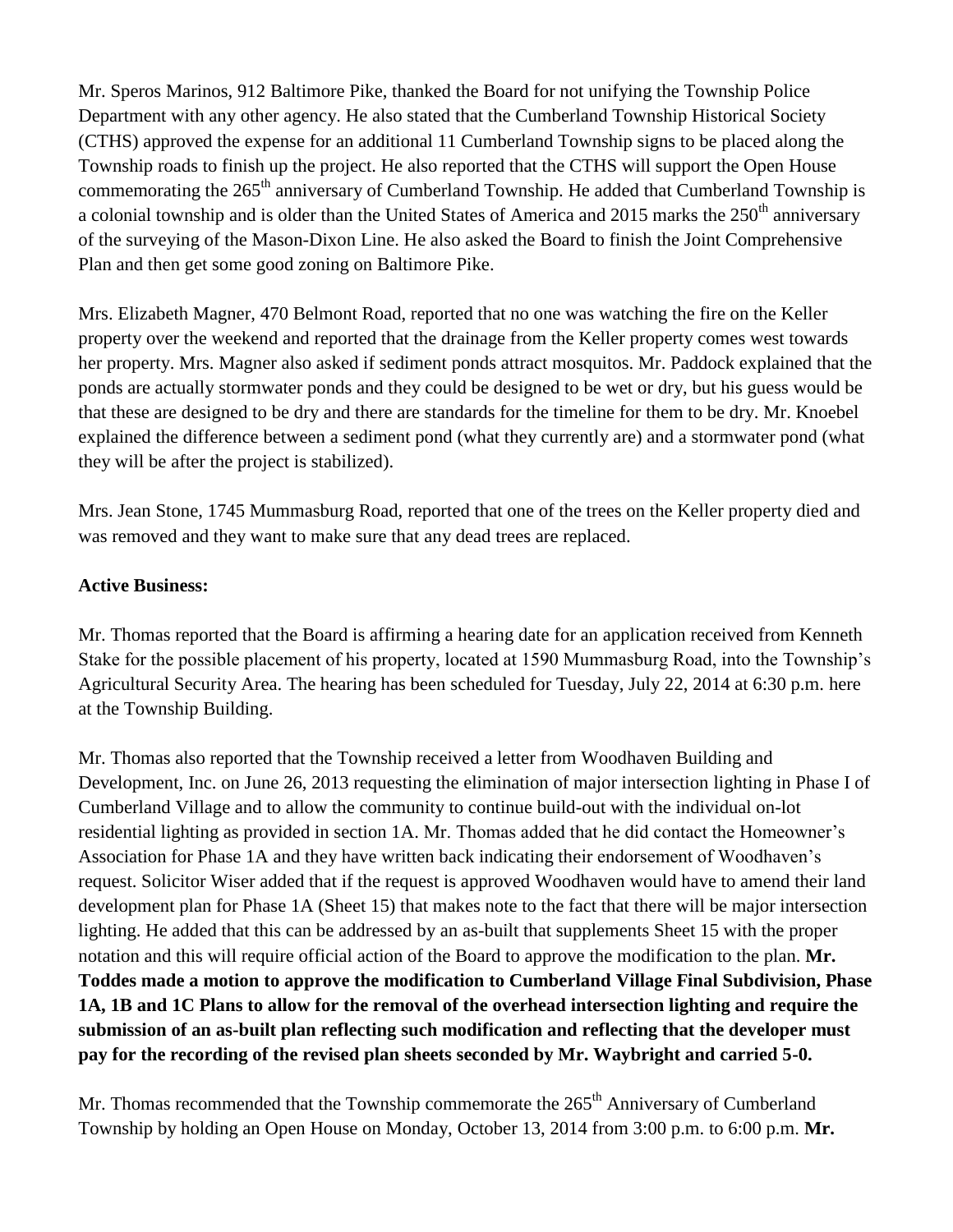# **Ferranto made a motion to hold an Open House on October 13, 2014 from 3:00 p.m. to 6:00 p.m. seconded by Mr. Toddes and carried.**

Mr. Thomas also reported that approximately eight years ago the Township had their Police and Non-Uniformed Pension Plans with the Principal Financial Group and when those investments were moved to Leonard J. Ferrara, a local broker, for some reason 150 shares of Principal Financial stock remained with Principal and quarterly the Township receives a dividend check for around \$42.00. Mr. Thomas stated that it costs the Township more to deposit the check and cut another check to be deposited into the plans and he is requesting that the 150 shares be liquidated. He added that the funds are a little over \$7,000.00 and they will be placed in the hands of PFM at U.S. Bank pro-rated between the two pension plans. **Mr. Paddock made a motion to liquidate 150 shares of Principal Financial Group stock and deposit the funds into the Township's pension plans seconded by Mr. Waybright and carried 5-0.**

### **Police Report:**

Lieutenant Guise was called away from the meeting and had not returned so Zoning Officer Naugle presented the report of police activities for the month of April including: 370 complaints, 102 traffic stops, 91 combined arrests, seven traffic accidents, 24 targeted enforcements and 14,350 patrol miles. He added that they assisted other agencies 24 times and they were assisted three times.

**Solicitor:** Nothing further to report.

### **Committee Reports and comments from Board Members:**

Mr. Waybright reported that the Agricultural and Natural Resources subcommittee of the Joint Comprehensive Plan met and they are making progress. He added that the full committee will meet on June 3, 2014. Mr. Paddock added that the survey will be coming off of the County and Township's website at the end of the month.

Chair Underwood reported that the subcommittee for Community Resources met for the first time this afternoon.

Chair Underwood also reported that she has accepted a position on the Adams County Emergency Medical Services Strategic Planning Committee and that will be starting next week.

Mr. Paddock reported that there is a Cumberland Township Historical Society meeting on Monday, June 2, 2014 at the Brethren Church at 7:00 p.m.

# **Staff Reports:**

Mr. Thomas reported that we were notified by Shentel that the monopole is on a three month back-log. He also reported that the Board of Supervisors will hold a workshop on June 5, 2014 at 7:00 p.m. to discuss future road projects and funding and the Admission Tax Ordinance.

The Zoning Officer and Secretary's reports were reviewed.